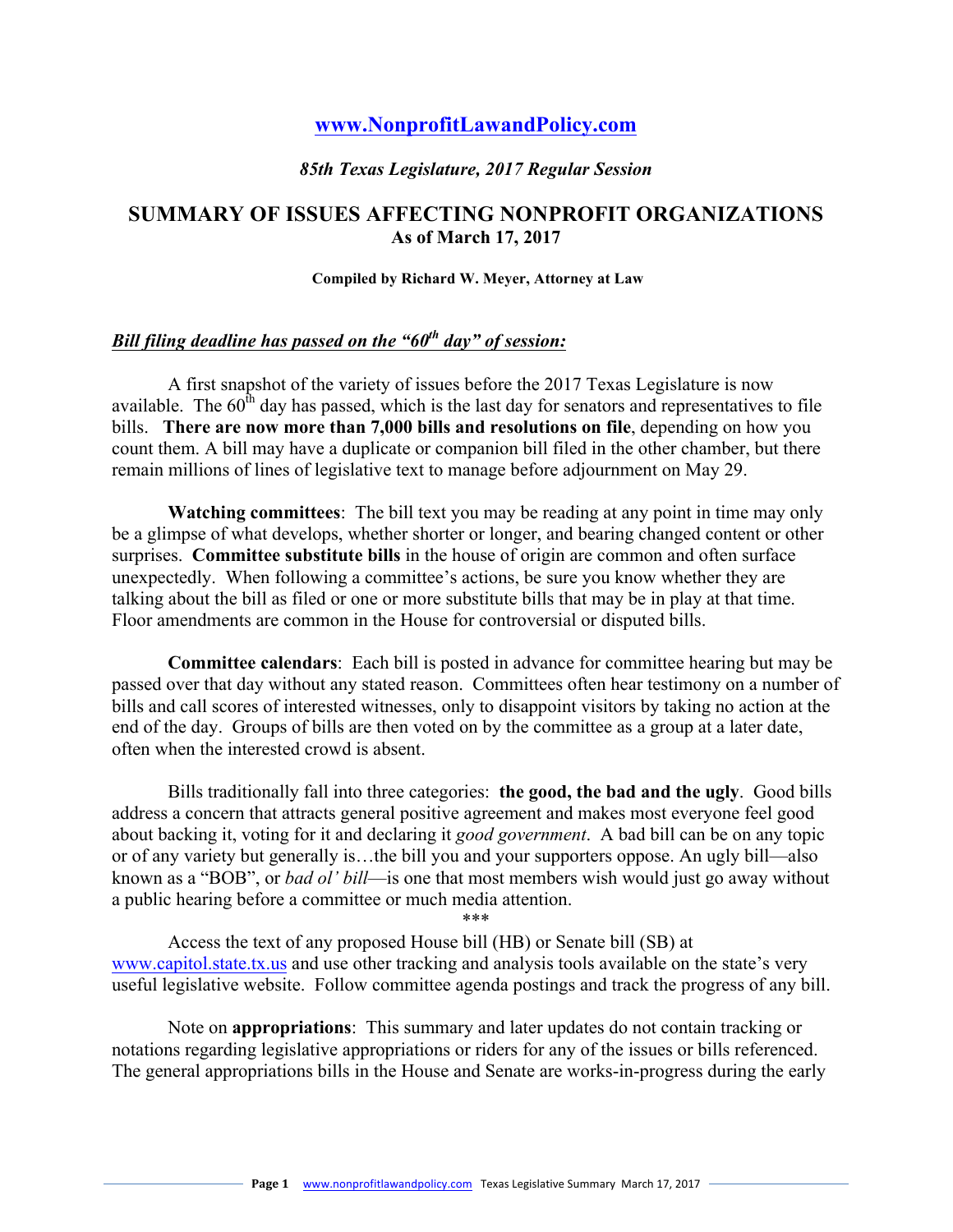weeks of the regular session and can be monitored through the Legislative Budget Board, www.lbb.state.tx.us .

Analysis and commentary below focus on **protecting your right to do good works** through community service in nonprofit organizations or voluntary associations.

### *"60th day" review of proposed legislation:*

The following bills are pending in the 2017 legislature and affect nonprofits, state associations and foundations in the following areas:\*

### *Open meetings / open records issues***:**

**SB 408 (=HB 793\*\*):** The somewhat obscure language of SB 408 could require thousands of nonprofits and associations to comply with "open records" disclosure to any requestor by declaring them a *government body* because the organization (1) receives public funds, unless the funds are received through an arms-length contract for services, (2) receives public funds under a contract that indicates a common purpose or creates an agency-type relationship with a public entity, or (3) provides services traditionally provided by a government body. The goal of the bill is to reverse the Texas Supreme Court's ruling in the *Greater Houston Partnership v. Paxton* case. It is unclear how thousands of small Texas nonprofits without full-time or professional staff and counsel could or would comply with the strict mandates, timelines and penalties for failure to comply with an open records request under the Texas Public Information Act. The affected organizations should also feel uncomfortable being labeled a *government body*.

**HB 2674:** A tax-exempt nonprofit corporation that receives 25 percent or more of its income from state funding would be required to prepare a report listing the salaries of each of its employees and officers and have it posted regularly on its website and a website maintained by the Secretary of State.

**HB 4144:** Would establish a process to determine if an entity receiving an open records request is a *government body* within the meaning of the Texas Public Information Act and thereby subject to disclosure requests from the public.

### *Fundraising activities of nonprofit organizations:*

**SB 1337 (= HB 1405 = HB 1325):** This bill adds more professional sports associations to the current list of parties with a special exemption from state charitable raffle limitations. Occupations Code §2004.002(2) already provides a special status for fundraising by major league sports teams and permits professional sports clubs—from the NFL, NBA, MLB, MLS that maintain  $\S 501(c)(3)$  tax-exempt charitable foundations to conduct raffles at every home game in their venues to benefit their charitable purposes of captive foundation. Related: **SJR 49**

**HB 2764:** Like SB 1337 above, this bill adds NASCAR, IndyCar and other motorsports racing associations to the raffle exemption list in §2004.002(2).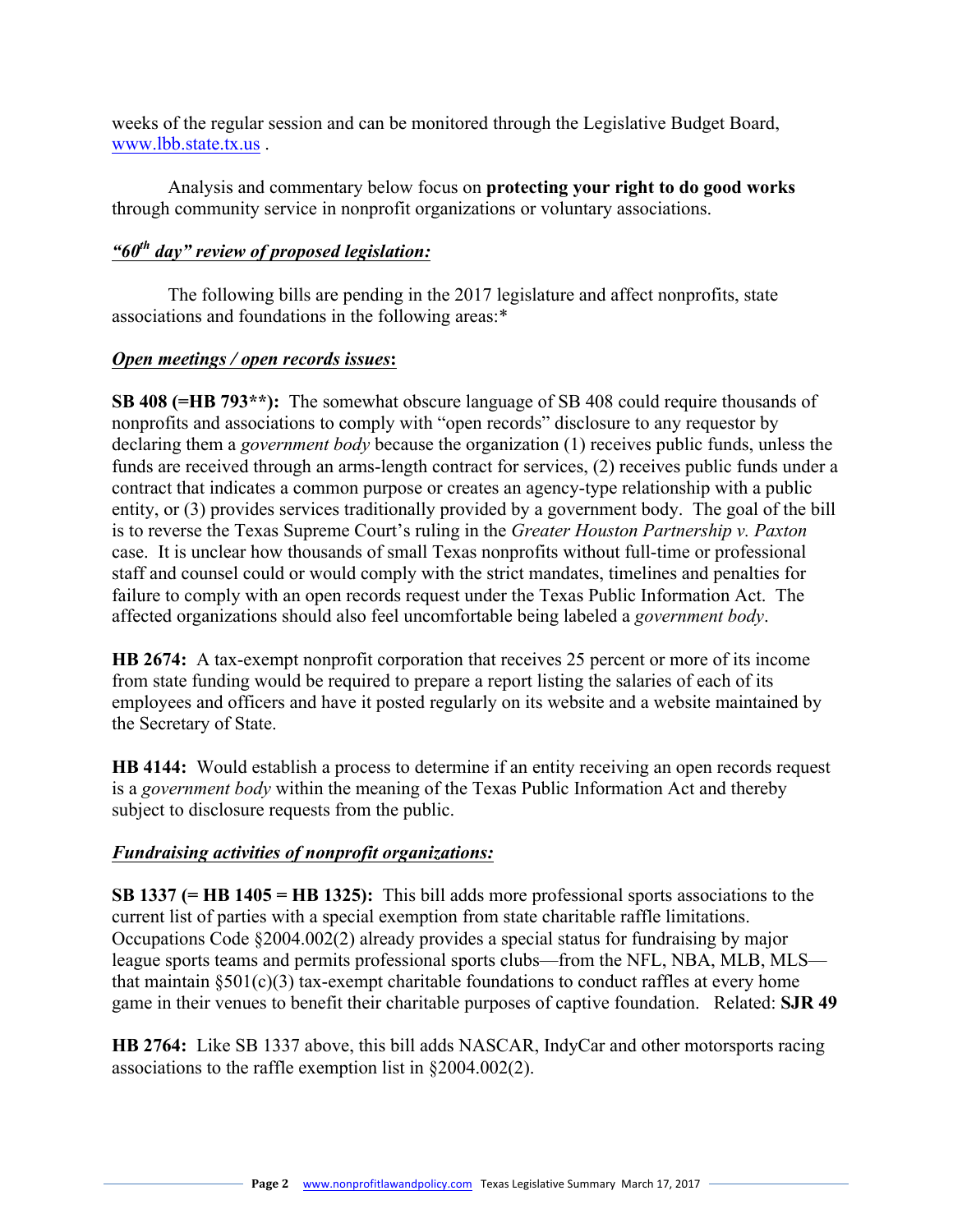**HB 1100:** A *charity hunt permit* could be obtained from the Parks and Wildlife Department to conduct a charity hunt on private property to benefit a designated nonprofit organization if occurring within two weeks after the end of the open hunting season.

**HB 3344 (=SB 1832):** A *temporary charitable festival permit* could be issued by the Texas Alcoholic Beverage Commission (TABC) for on-premises or off-premises alcohol consumption at an auction that is part of a festival, subject to existing local option elections regarding the sale of alcoholic beverages.

**HB 4042:** Would extend TABC permits for a temporary charitable auction permit to include the registered campaigns of persons seeking or holding public office that report activities and fundraising under Chapter 254, Elections Code.

**SB 1974:** Would add raffles to existing temporary charitable auction permit regulations as granted by TABC under Chapter 53, Alcoholic Beverage Code.

# *Texas Non-Profit Corporation Law, Chapter 22, Bus. Org. Code; tax-exempt entities:*

**SB 2180:** Disclosure of a nonprofit organization's latest formal audit would satisfy the financial records disclosure obligations under §22.353, Bus.Org.Code (BOC).

**HB 2827 (=SB 1518):** Amends the BOC to expressly incorporate Chapter 252 *nonprofit associations* into the merger procedures of BOC Chapter 10, including existing provisions that a merger may not cause the loss of charitable status and that a nonprofit association may not convert to a for-profit entity (BOC §10.108). The bill also amends BOC §22.207 to require that a director's *abstention* from an official action must be entered into the corporation's official records, just like an affirmation or dissent.

Related: **HB 3488:** A for-profit corporation could elect to convert to a *public benefit corporation (PBC),* which is a for-profit enterprise but one that balances (1) the shareholders' pecuniary interests, (2) the best interests of those persons materially affected by the corporation's conduct, and (3) the public benefit specified in its certificate of formation. Duties of the directors align with these three interests. NOTE: "PBC" corporations, already common in other states, can evolve to appear to be nonprofit, charitable enterprises.

# *Regulatory oversight of nonprofit organizations:*

**SB 24 (=HB 3956):** A governmental unit would not be able to compel the production or disclosure of any record of a sermon delivered during religious worship, or compel a religious leader to testify regarding the sermon, in any civil or administrative proceeding.

# *Limiting legal liability and amendments to Texas charitable immunity statutes:*

**HB 2779:** The "Free to Believe Act" would prevent any Texas government entity from enacting any policy or program, or withholding any state benefit program, that is contrary to the beliefs of religious organization. *Religious organization* is broadly defined to include not only organized,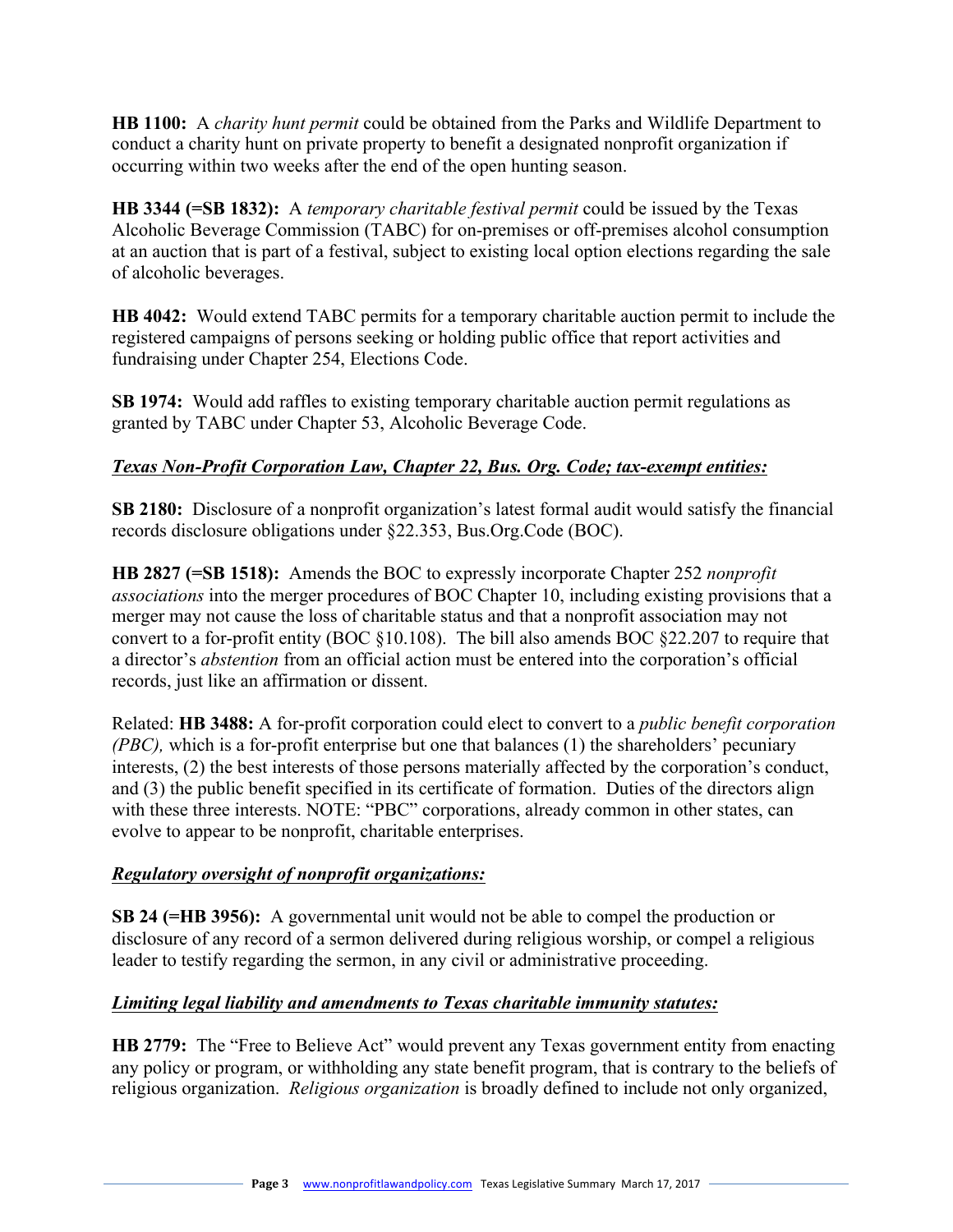recognized religious groups but also "…*a religious group, corporation, association, school or educational institution, ministry, order, society or similar entity, regardless of whether the entity is integrated or affiliated with a church or other house of worship…*." Sovereign immunity of covered government entities is waived for a person seeking legal redress under the act.

**HB 4250:** Would expand the definition of foods that are covered by the food donation immunity provisions of Chapter 76, Civil Practices and Remedies Code.

### *State tax exemptions granted to nonprofit entities:*

**SB 275:** A workforce training organization with annual sales of at least \$1 million from donated goods that provides a variety of job training and placement services to persons with a disability may receive from the state comptroller a rebate of 50 percent of its sales taxes collected to fund its approved job training and placement programs.

**SB 1345:** Would add nonprofit organizations that provide free tax return preparation services to the public an exemption from state ad valorem taxes under Tax Code §11.18(d).

### *Nonprofit board governance, officer, employee and volunteer issues:*

**HB 786:** Volunteer emergency responders would be protected from employment discrimination, termination or suspension based on an absence from employment while responding to an emergency, provided that no more than 14 work days a year are affected by such volunteering.

**SB 1140:** Would assign a new heading and Labor Code §21.143 to the definition of *unpaid intern*, with respect to existing sexual harassment protections for employees. Become familiar with the definition that was passed in the 2015 session.

**HB 1978 (=SB 2194):** Normal supervision and delegation requirements relating to physician assistants would be waived when volunteering for a charitable organization's public event, religious event, sporting event or community event.

**HB 421:** Would exempt volunteers who provide security at churches or religious facilities from needing occupational guard licenses.

**HB 2933:** A special military limited volunteer license to practice optometry could be granted to persons who treat indigent patients for no compensation.

### *Public advocacy / Ethics Commission (lobbying) issues:*

**SB 24 (=HB 3956):** The contents of a sermon of a religious leader during religious worship in a religious organization could not be the subject of compelled discovery in any civil action or administrative proceeding in which a governmental entity is a party.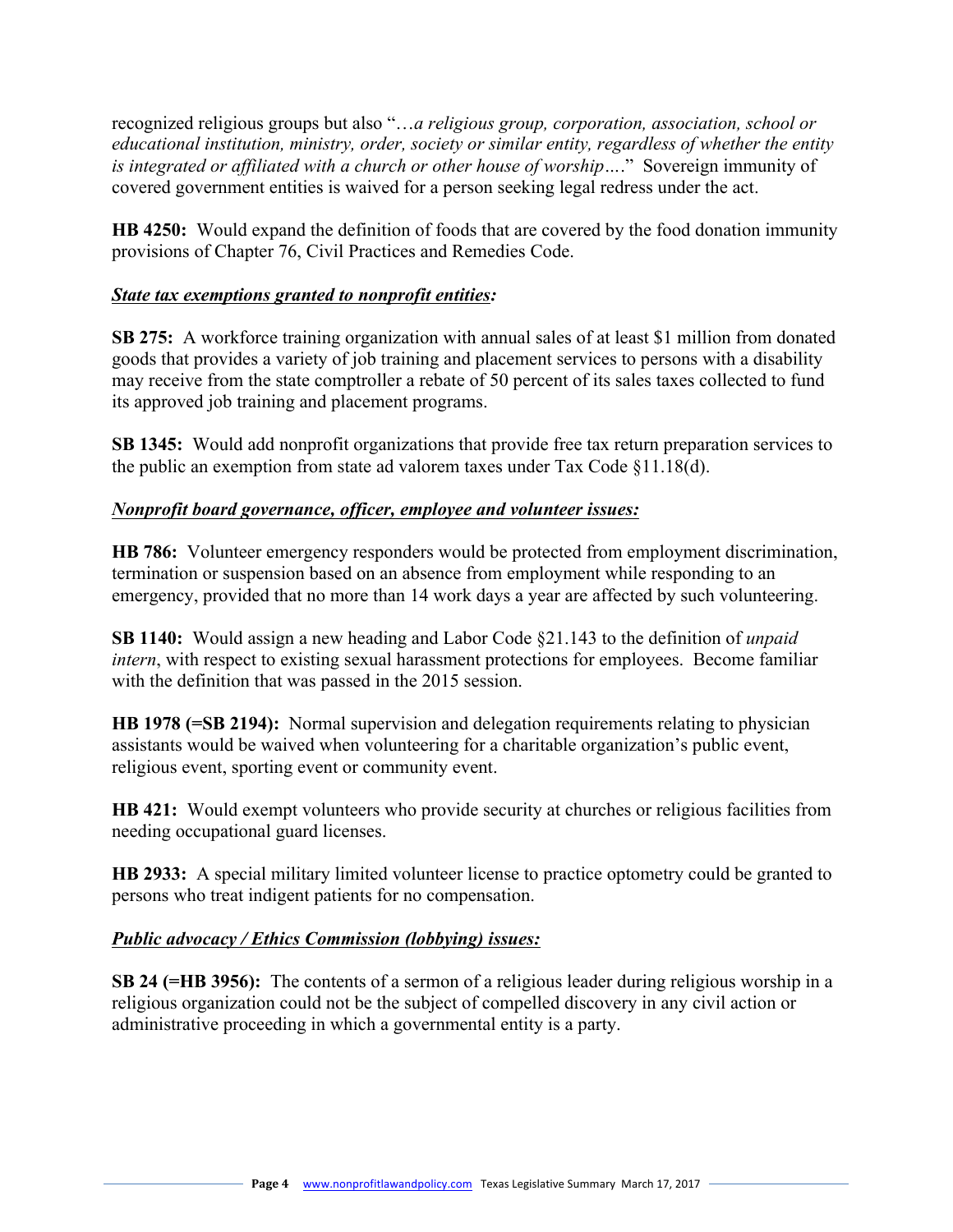### *Nonprofit social service organizations:*

**HB 6 (=SB 11):** Would represent a transition from state agency management and operation of child welfare programs to a community-based model that would involve contracting out these public services to nonprofit organizations and other vendors.

**HB 367 (=SB 725- SB 755):** School districts could elect to donate surplus food to a nonprofit organization directly affiliated with the campus as well as sponsor food donations to be distributed by the school's representatives or volunteers.

**SB 723 (=HB 1047):** Would permit a *healthy corner store* to be established in a *food desert* funded through a community development financial institution loan and other public financing methods. (Similar: **HB 3299**, would give substantial tax credits to an organization operating such a store.)

**HB 1805:** A government entity that contracts with a private or nonprofit child welfare service provider may not discriminate or take any adverse action against the provider on the basis that the provider has declined to provide any service that conflicts with the provider's sincerely held religious beliefs.

**SB 1488 (=HB 3502):** In lieu of performing community service hours, a probationer could be offered the choice of making a contribution to a charitable organization engaged primarily in performing charitable functions for veterans in the community. NOTE: This provision appears in the middle of this 305-page "clean-up" bill.

### *Quasi-public entities; homeowner and property owner associations:*

**HB 3452:** A *homestead land trust* could operate as a nonprofit enterprise to own residential properties in a given zone for the purpose of preserving longtime homeowners and maintaining affordability of housing.

**HB 906 - HJR 54:** Would exempt from ad valorem taxation property owned by or leased to a *university research technology corporation*, which is a special-purpose corporation that develops and commercializes technologies that are owned by universities or medical schools.

**SB 1889 (=HB 4031):** Would authorize *educational assistance organizations* to channel certain funds to public and charter schools for scholarships and other assistance.

**SB 1931 (=HB 3447):** A nonprofit organization qualifying as a community land trust could utilize a wholly-owned limited partnership or LLC in covered transactions and still qualify as a trust.

*Other bills:*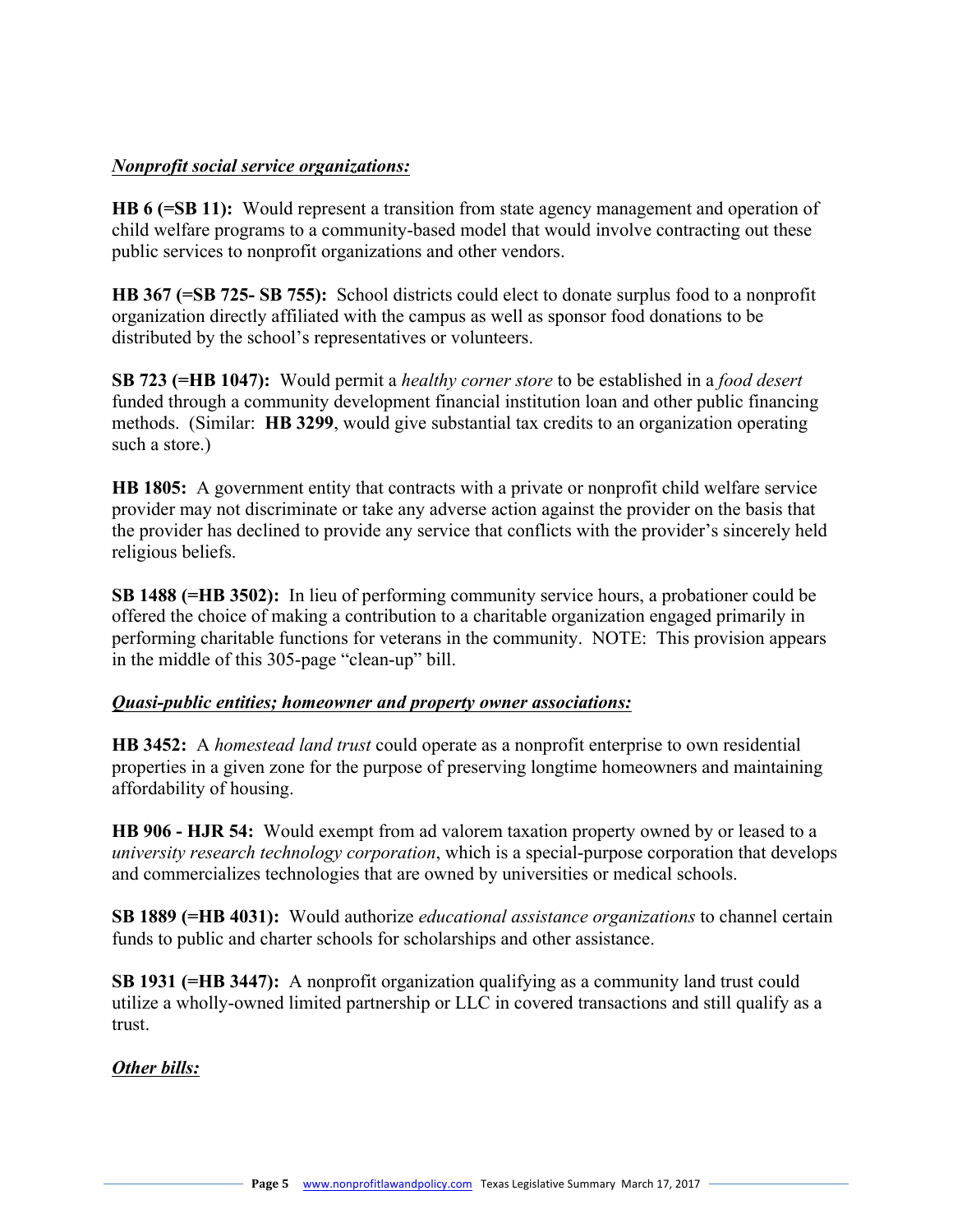**SCR 8:** If passed, this proposal would disappoint some by declaring the cannon the official state gun of Texas.

**HB 32:** Probably less controversial, this proposal would declare the Bowie knife the official knife of Texas.

 $\_$  , and the contribution of the contribution of  $\mathcal{L}_\mathcal{A}$  , and the contribution of  $\mathcal{L}_\mathcal{A}$ 

*\*Above list does not include bills introduced relating to the following: Nonprofit hospitals, health care or nursing institutions and plans; credit unions; electric or agricultural cooperatives; private and charter schools and colleges; community development corporations; cemetery corporations; public housing entities.* 

\*\**Many bills have an identical "companion" bill in the other house, bearing a different bill number. Access bills, background information, and current status at Texas Legislature Online*, *www.capitol.state.tx.us*

#### *What to look for in proposed legislation:*

 The bills listed here during the session will include currently filed bills of interest and concern to leaders in the nonprofit sector in Texas. In examining proposed legislation, always consider the following factors:

 Whether a proposed bill strengthens nonprofit organizations' viability under Texas law or unduly burdens or threatens their status; whether the legal liability of nonprofit board members, officers, staff or volunteers is increased; whether current "charitable immunity" and "good faith" legal protections remain in place; whether laws governing nonprofits are necessary, understandable and based on reasonable public policy concerns; whether nonprofit advocacy is protected; whether ongoing nonprofit organization operations and finances are complicated by new governmental regulations, and; whether nonprofit organization reporting, disclosure and accountability requirements remain reasonable and balanced.

#### *Lessons learned:*

This writer has been monitoring the Texas Legislature for more than 25 years and has developed a perspective about the legislative process and government regulation of nonprofit organizations, state associations and foundations:

\*Many legislative and regulatory proposals have unintended consequences for nonprofit organizations. Legislators and their staffs are generally uninformed about the real operations of nonprofits and how they are different from businesses or government agencies.

\*Most "reform" proposals mean more reporting, compliance and governance time and administrative expense for nonprofits, which are judged harshly if administrative/operations expenses consume too large a percentage of their total budget.